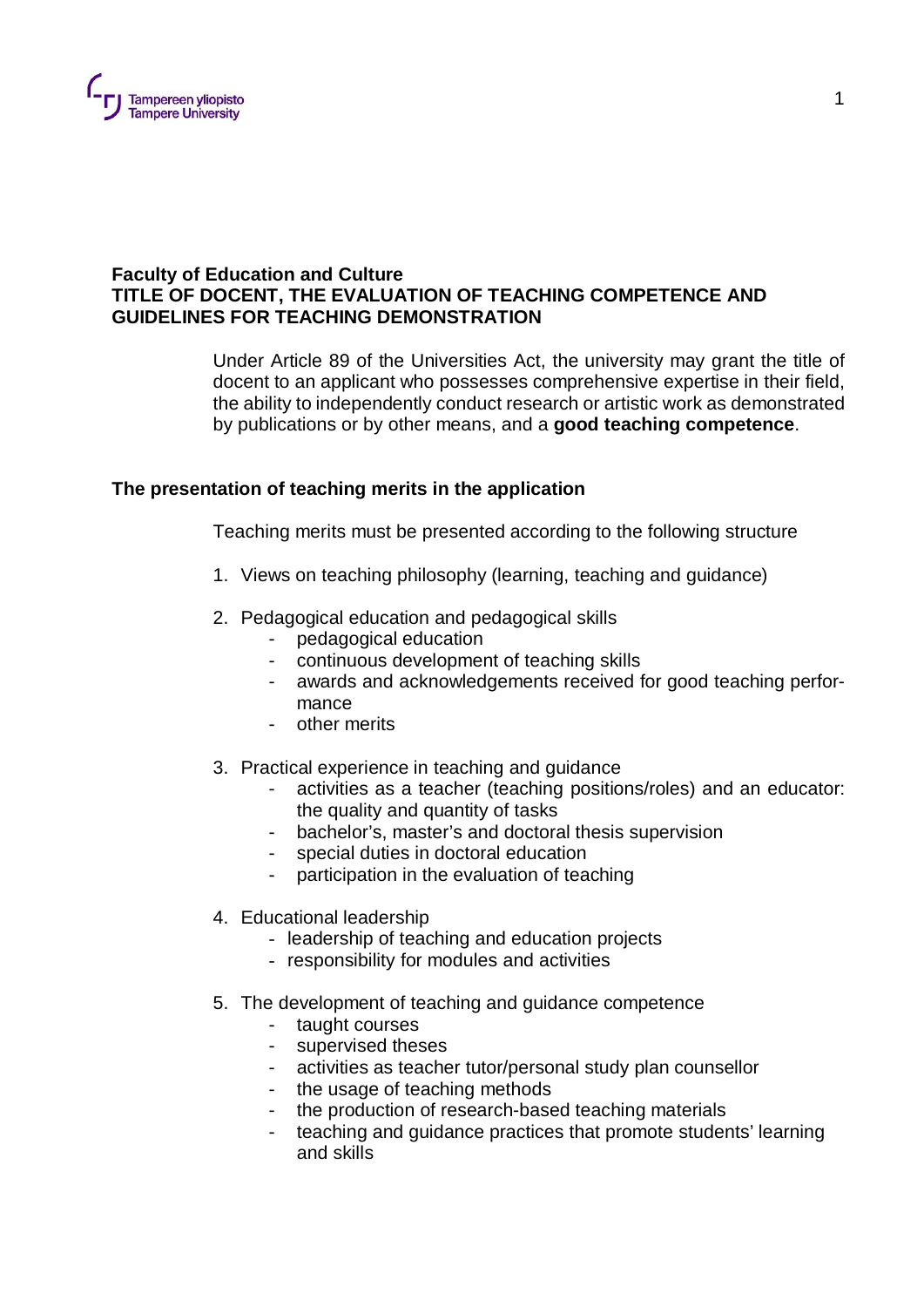- 6. Community-based teaching development
	- cooperation with teachers, students and working life
	- cross-scientific cooperation
	- curriculum work
	- international activities
	- pedagogical leadership
- 7. Other teaching merits
	- the evaluations/appraisals of previous teaching demonstrations
	- analysed student feedback; peer reviews; the utilisation of feedback in teaching and other activities
	- honours and awards received for teaching

The portfolio on teaching merits should be five (5) pages maximum, and the information must be reliably documented.

The evaluation is comprehensive, with a special focus on

- the applicant's views on teaching, learning and guidance and the applicant's pedagogical education
- practical activities and experience in teaching and guidance
- the independent and community-based development of teaching and guidance activities
- the evaluations of teaching and guidance activities

#### **Teaching demonstration and its evaluation**

After the applicant has received strong approval from experts regarding his/her scientific competence for the title of docent, the applicant's teaching and guidance competence will be evaluated. The applicant will provide a teaching demonstration unless, under specific conditions, it is considered unnecessary. The teaching demonstration is public and is evaluated by the research development committee. The applicant is deemed to possess the good teaching skills required from a docent if the applicant's teaching demonstration receives at a minimum grade of "good".

Upon the development committee's proposal, the dean may exempt the applicant from the teaching demonstration if the applicant's teaching skills can be confirmed on the basis of their teaching portfolio.

The applicant may choose the topic of their teaching demonstration. The method of implementation will be decided by the research development committee. The topic must be announced by the deadline provided.

#### **The assessment of a teaching demonstration**

The evaluation of a teaching demonstration focuses on the mastery of scientific subject matter in relation to the field of the applied docentship and the